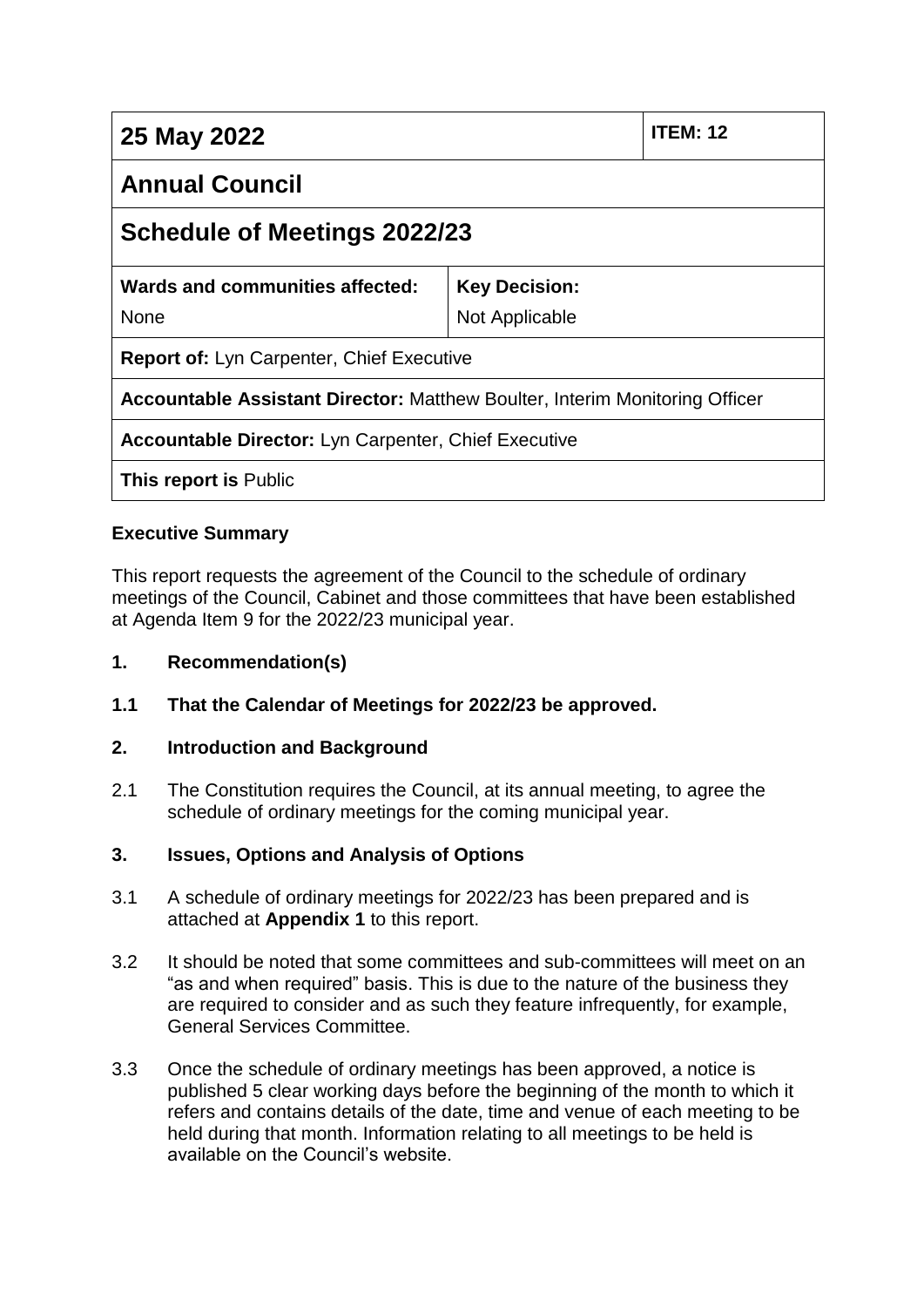- 3.4 If any changes are made to the agreed schedule of meetings during the course of the year, such as a new meeting being arranged or a meeting being cancelled, further notices will be issued and information will be updated on the Council's website.
- 3.5 In exceptional circumstances, an "Extraordinary Meeting" can be called in accordance with those provisions contained within the Constitution. In any such cases, notice of the meeting will be provided in accordance with requirements.

#### **4. Reasons for Recommendation**

4.1 The Council is required to approve the schedule of ordinary meetings for 2022/23 and this will ensure that arrangements can be put in place for effective and efficient decision making throughout the municipal year.

#### **5. Consultation (including Overview and Scrutiny, if applicable)**

- 5.1 Consultation has been undertaken with the Leaders of each of the political groups represented on the Council.
- **6. Impact on corporate policies, priorities, performance and community impact**
- 6.1 The Council should have a schedule of meetings in place to ensure that arrangements can be put in place for effective and efficient decision making.

#### **7. Implications**

#### 7.1 **Financial**

Implications verified by: **Dammy Adewole** 

# **Senior Management Accountant – Resources and Place**

The cost of supporting the meetings contained within the Appendix to this report can be met from existing budgets.

Any increase in the number of meetings will have a direct resource implication on the officer support structure, particularly the Democratic Services team. Officers will endeavour to ensure that costs are contained within the budgets available.

If additional resources are required then compensating savings will have to be found within the Council's budget.

#### 7.2 **Legal**